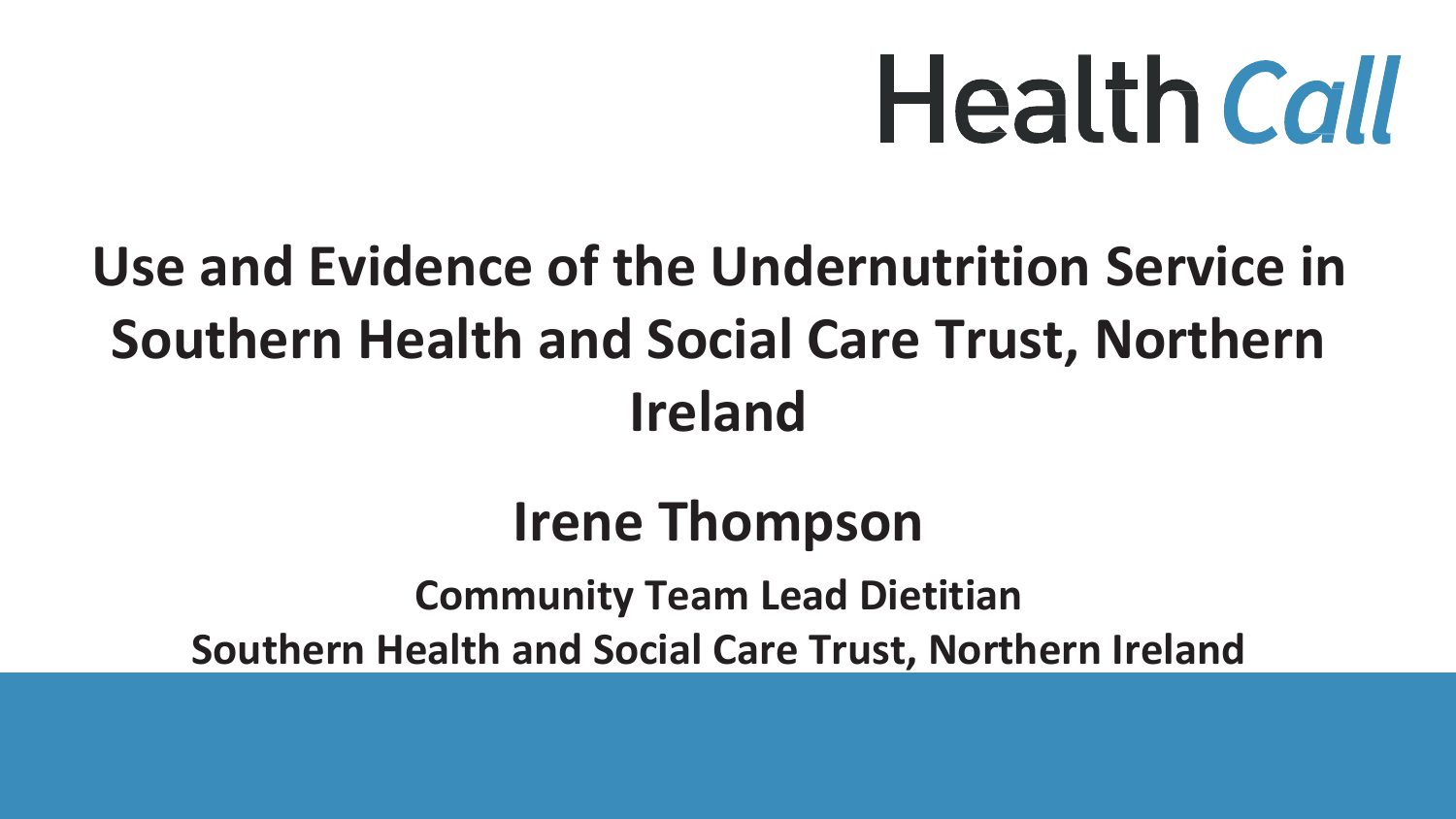## **Malnutrition - National context**

- BAPEN estimates that over 3 million people in Britain at any one time suffer with malnutrition
- Estimates suggest 1.3 million people >65years suffer with malnutrition and the vast majority (93%) live in the community
- 30-42% of patients admitted to care homes are at risk of malnutrition
- Ageing population

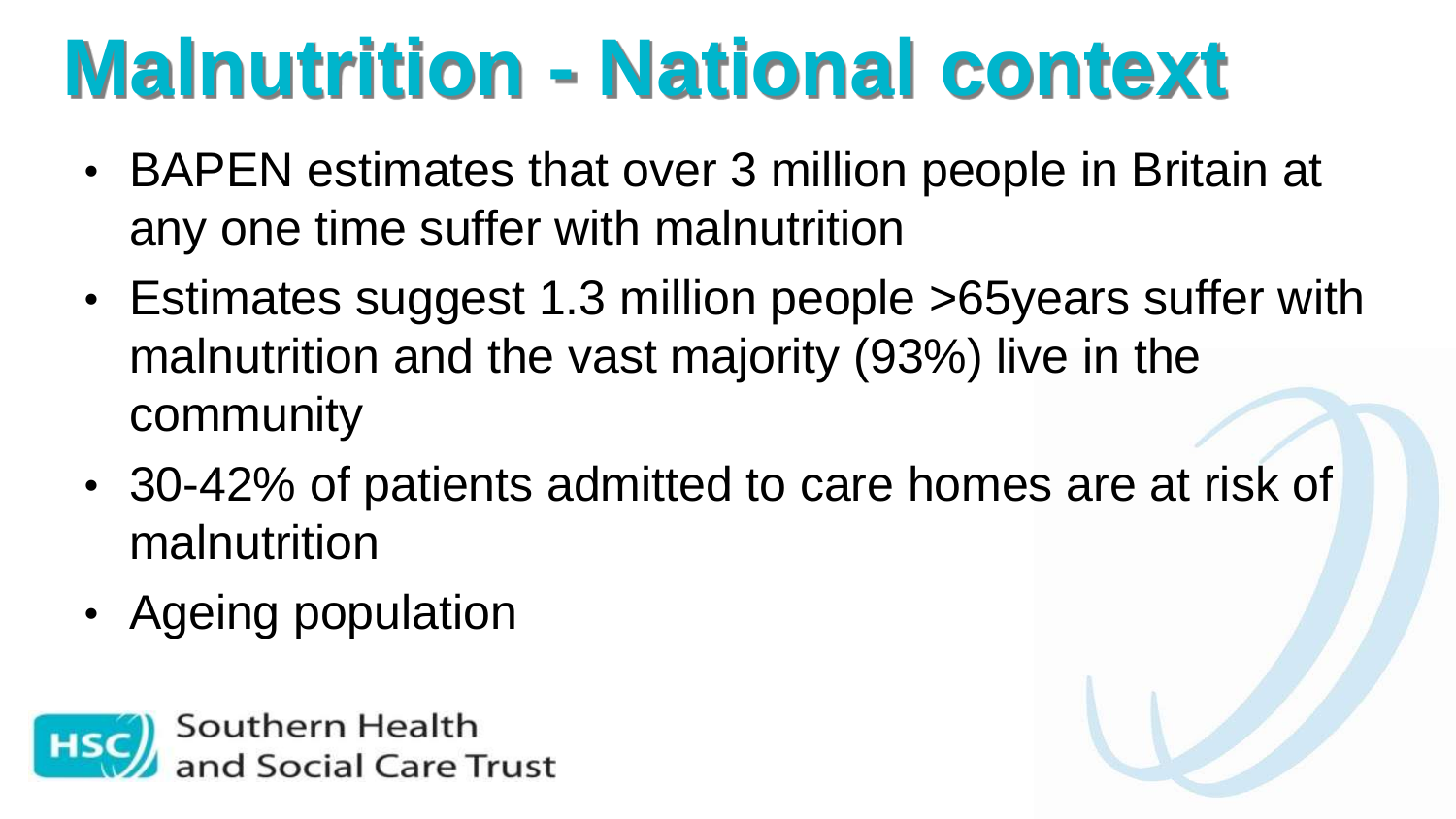# **Consequences of Malnutrition**

### **Increased use of health services**

Individuals with malnutrition:

- saw their GP twice as often,
- had 3 times the number of hospital admissions and
- stayed in hospital more than 3 days longer than those who were well nourished
- ⚫ have more ill health (co-morbidities)

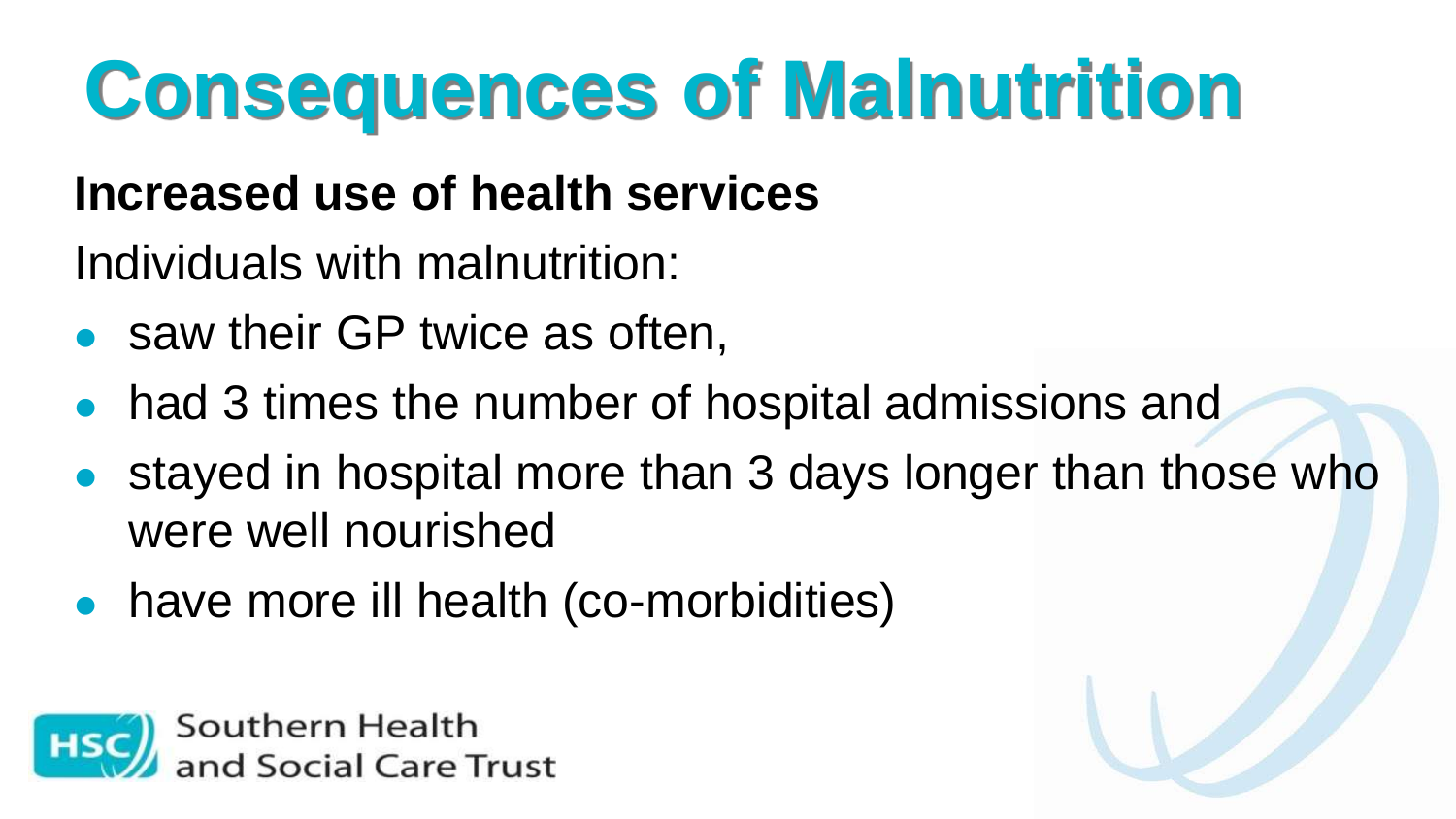# **Consequences of Malnutrition**

### **Cost to Health Service**:

- ⚫ The cost of malnutrition to the health and care service was around £19.6 billion in 2011-12
- ⚫ Treating someone who is malnourished is two to three times more expensive than for someone who is not malnourished
- ⚫ Estimated health and social care expenditure per capita of the population is £2,417. For those malnourished or at risk, the expenditure rises to £7,408 per person in the population

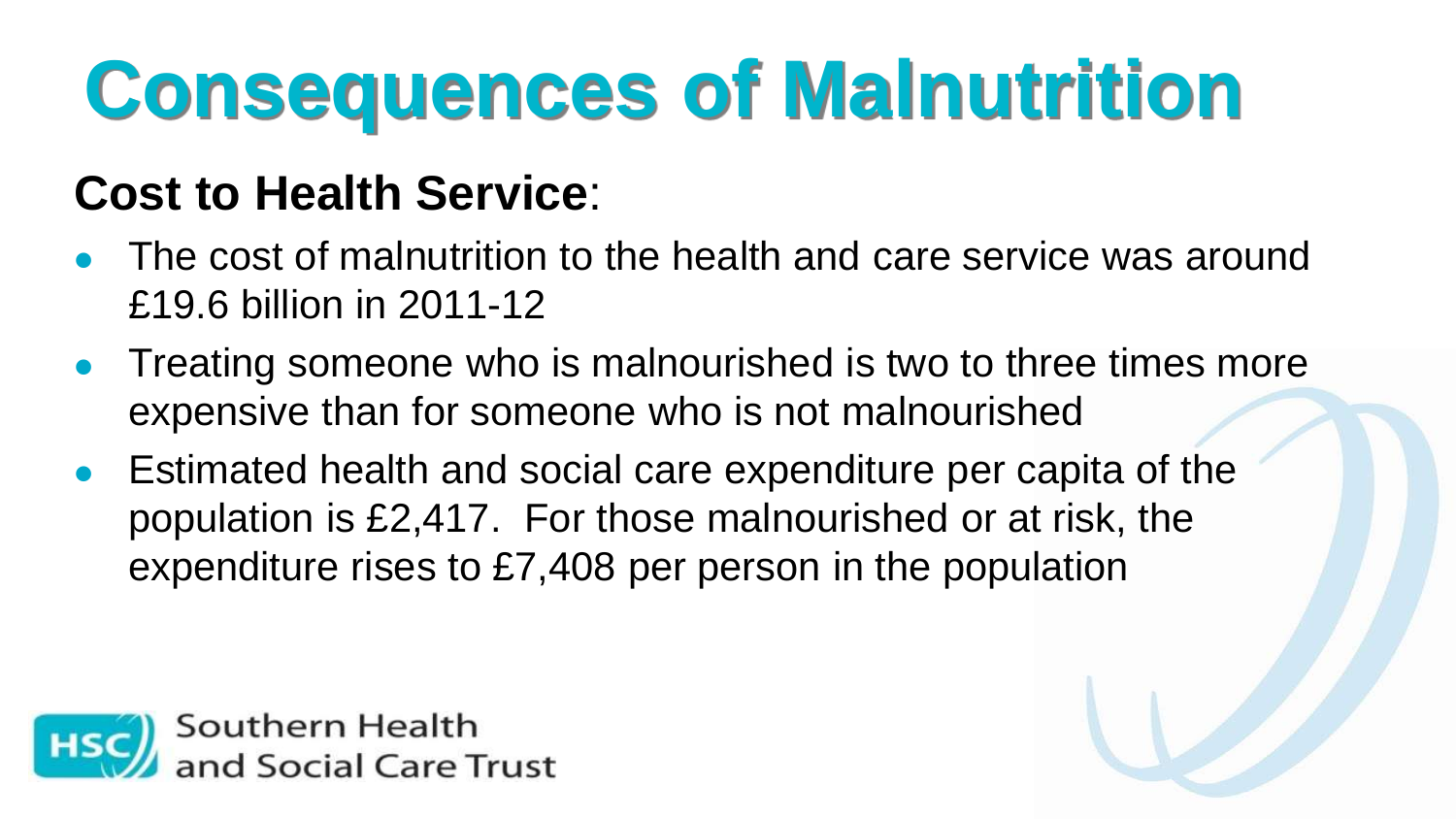## **Malnutrition – Northern Ireland**

- **Transforming Your Care**  highlights need to deliver high quality care in the community; providing care closer to home
- **NI Quality 2020 Strategy**  10 year strategy to protect and improve quality in Health and Social Care
- **The Promoting Good Nutrition Strategy** 2011 2016, DHSSPS sets the vision for good nutritional care

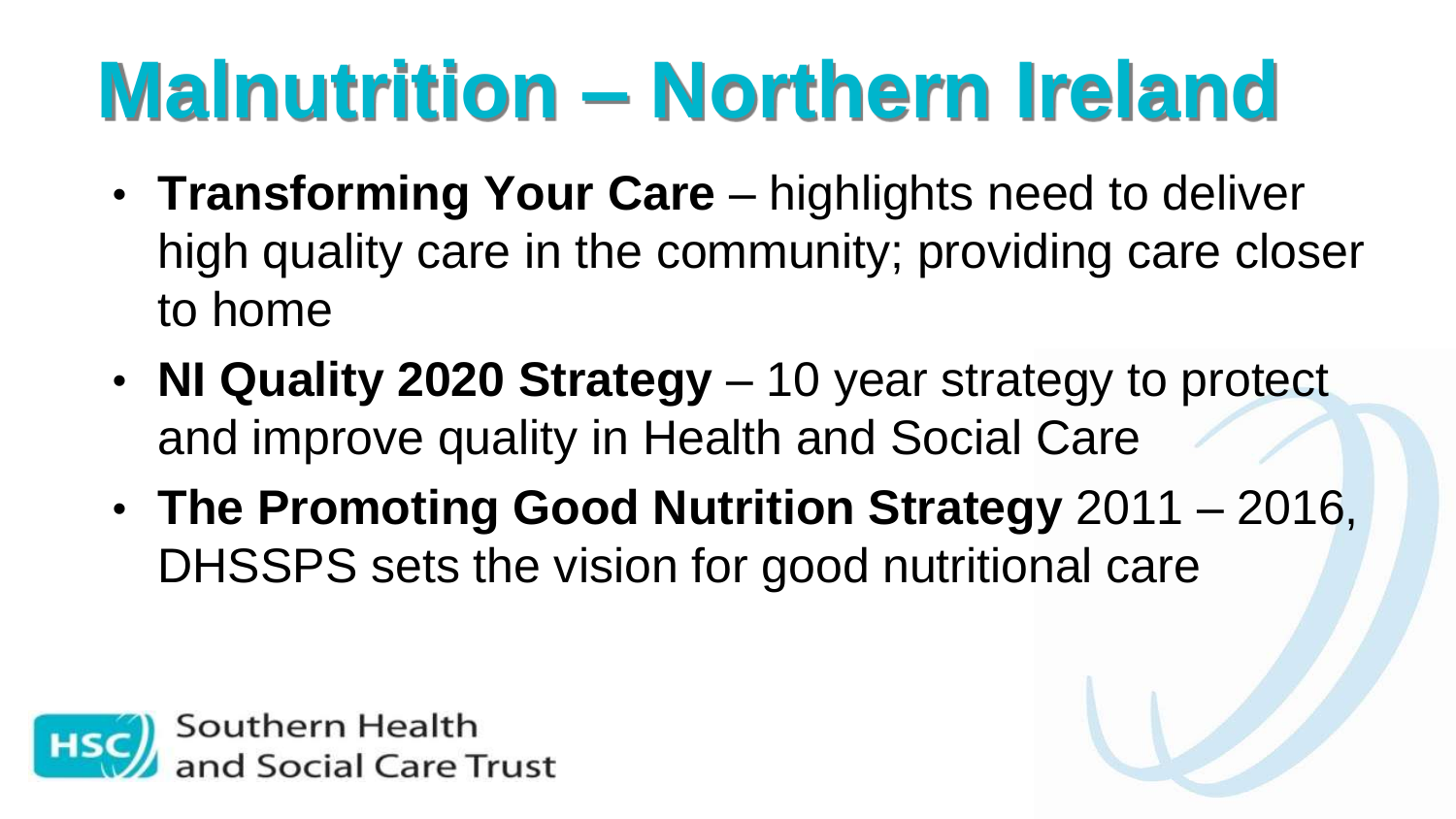# **Malnutrition - Local context**

- Increasing demand on Nutrition and Dietetic service
- Of residents admitted to care homes and screened, 35% were at risk of malnutrition
- Nutrition support accounts for 1/3 of dietetic community caseload
- Responsibility for appropriate prescribing of ONS

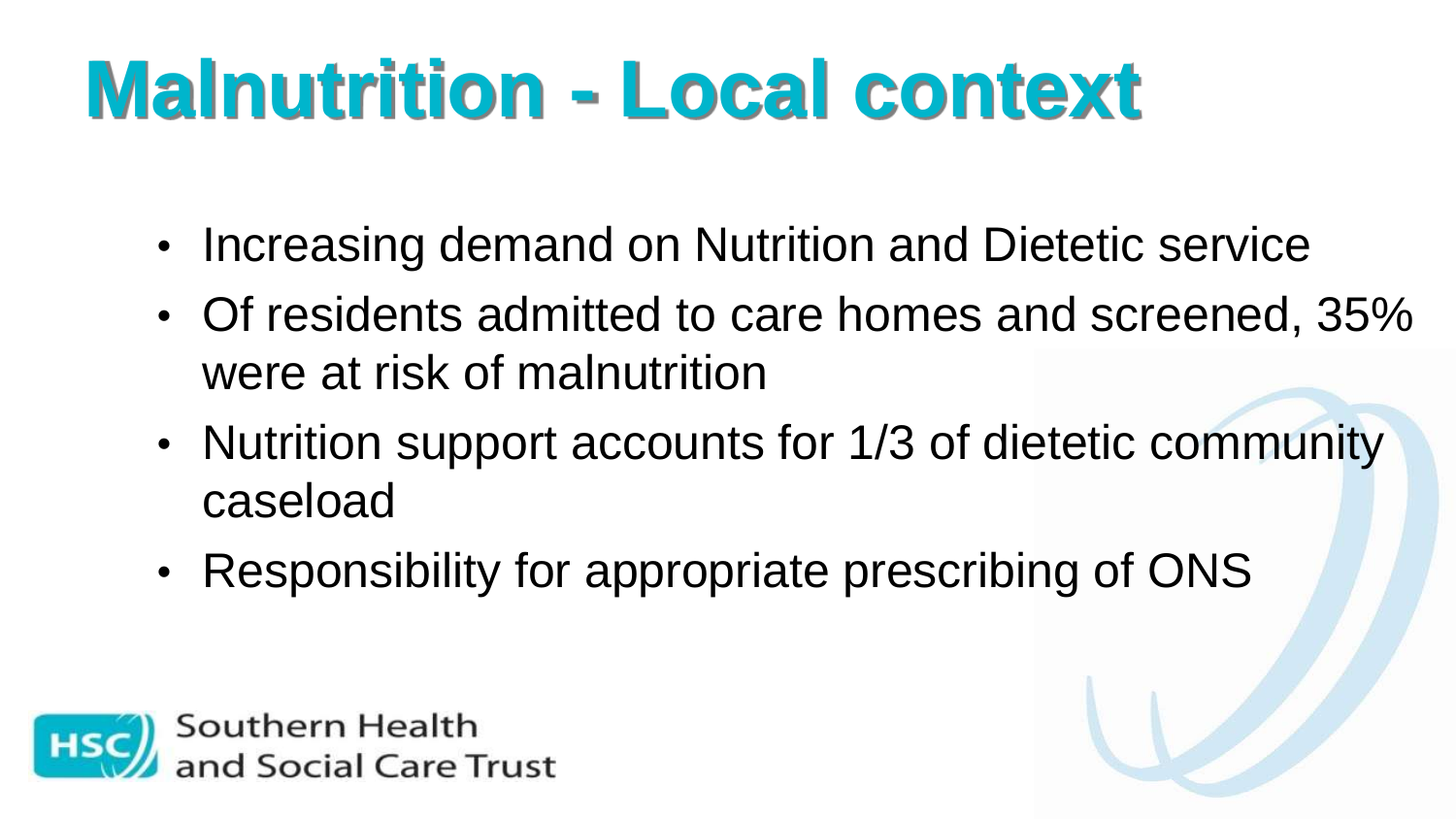## **Nutrition and Dietetic service SHSCT**

- The Trust covers a large geographical area
- 3 dietetic hubs
- 46 Care homes across the Trust Area



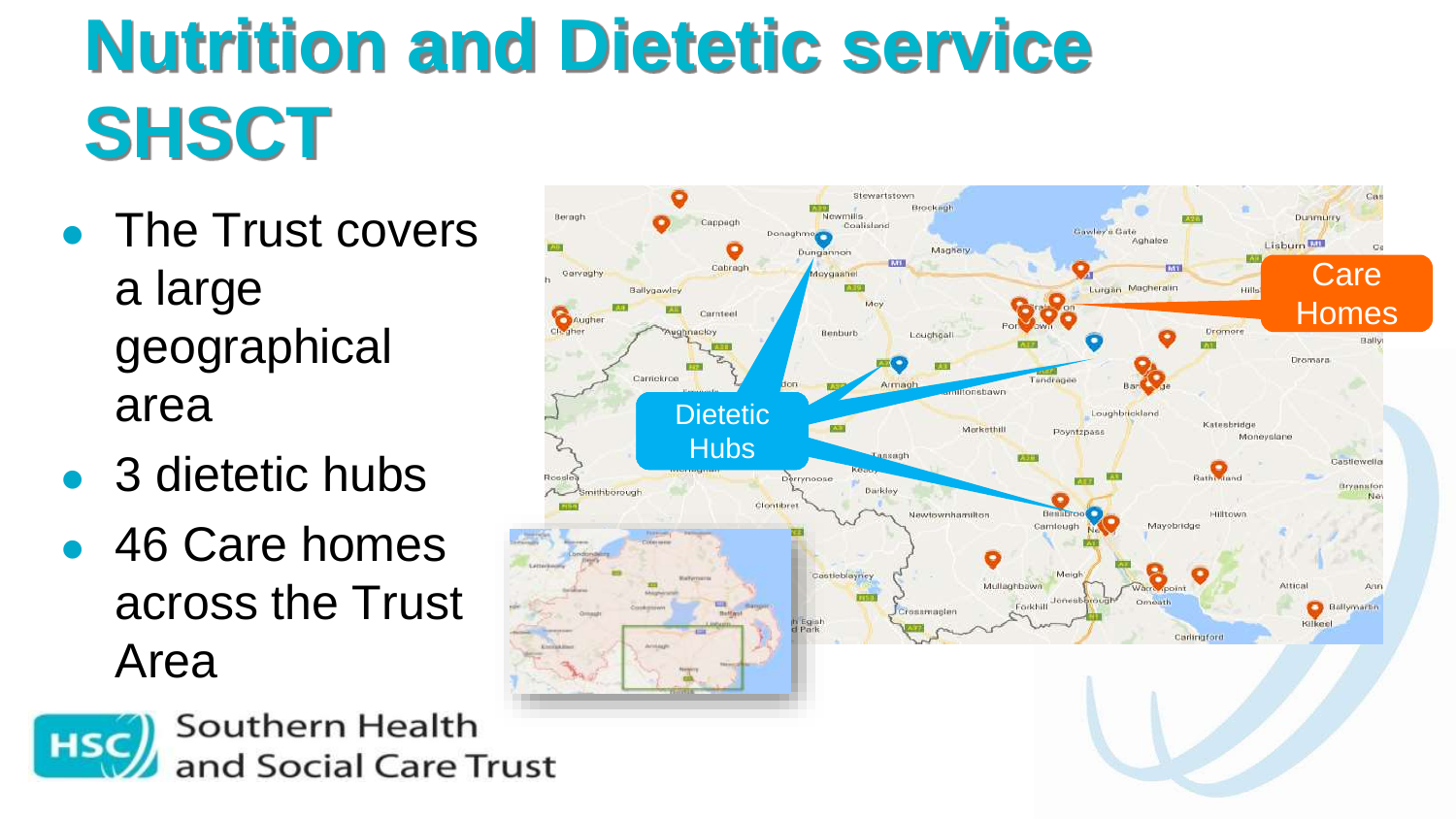### **Nutrition Support Patients**

- ⚫ Initial assessment Face:Face
- ⚫ Urgent referrals assessed within 3 weeks
- ⚫ Non-urgent within 13 weeks
- ⚫ Review every 6-8 weeks

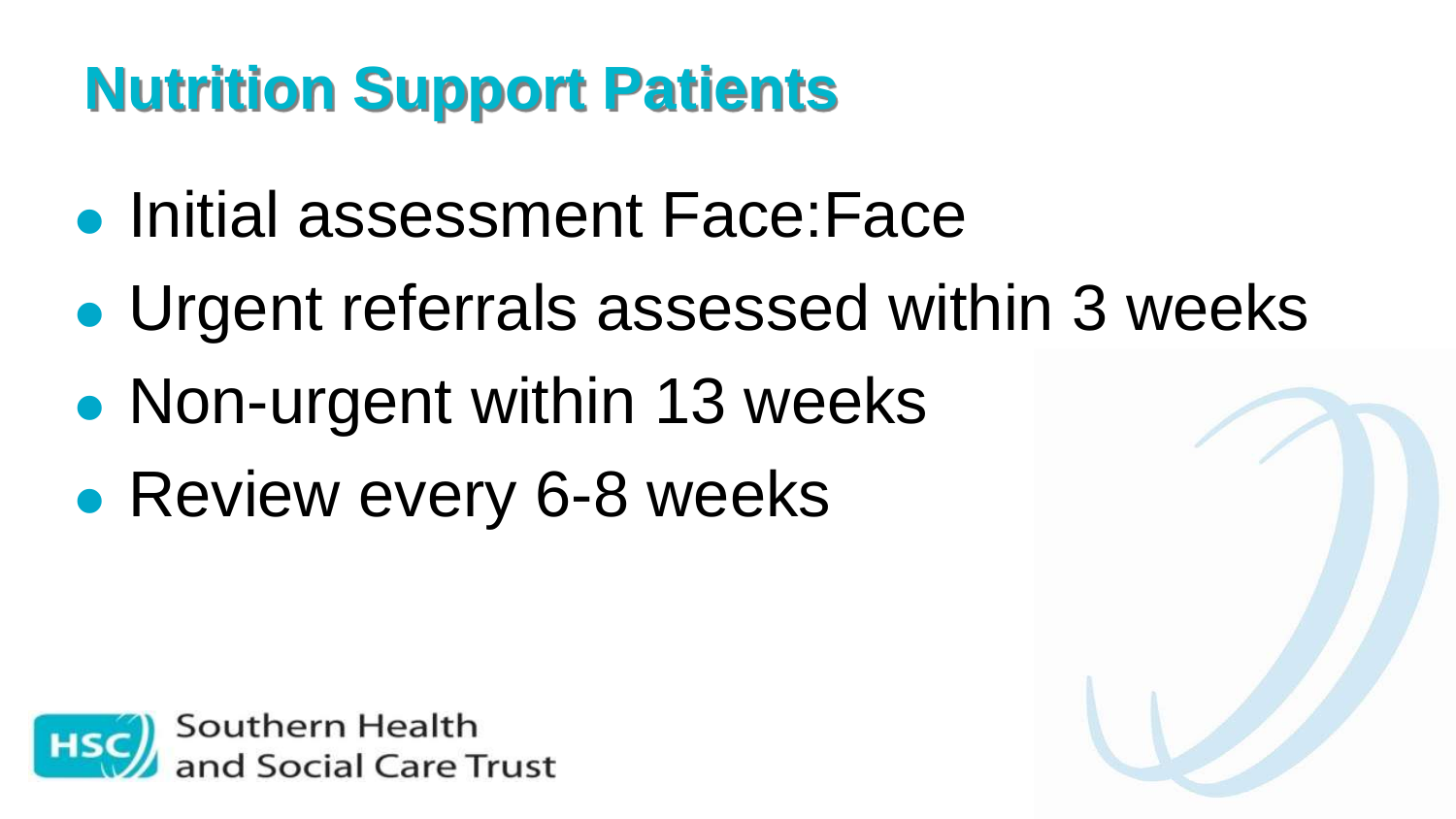### **Pilot Health Call Undernutrition service**

- ⚫ **Temporary funding secured for Pilot project: March 2015 – June 2016**
- ⚫ **1/3 community caseload in Nursing Homes**
- ⚫ **11 Care Homes in Newry & Mourne locality and 3 in Dungannon were selected to participate**

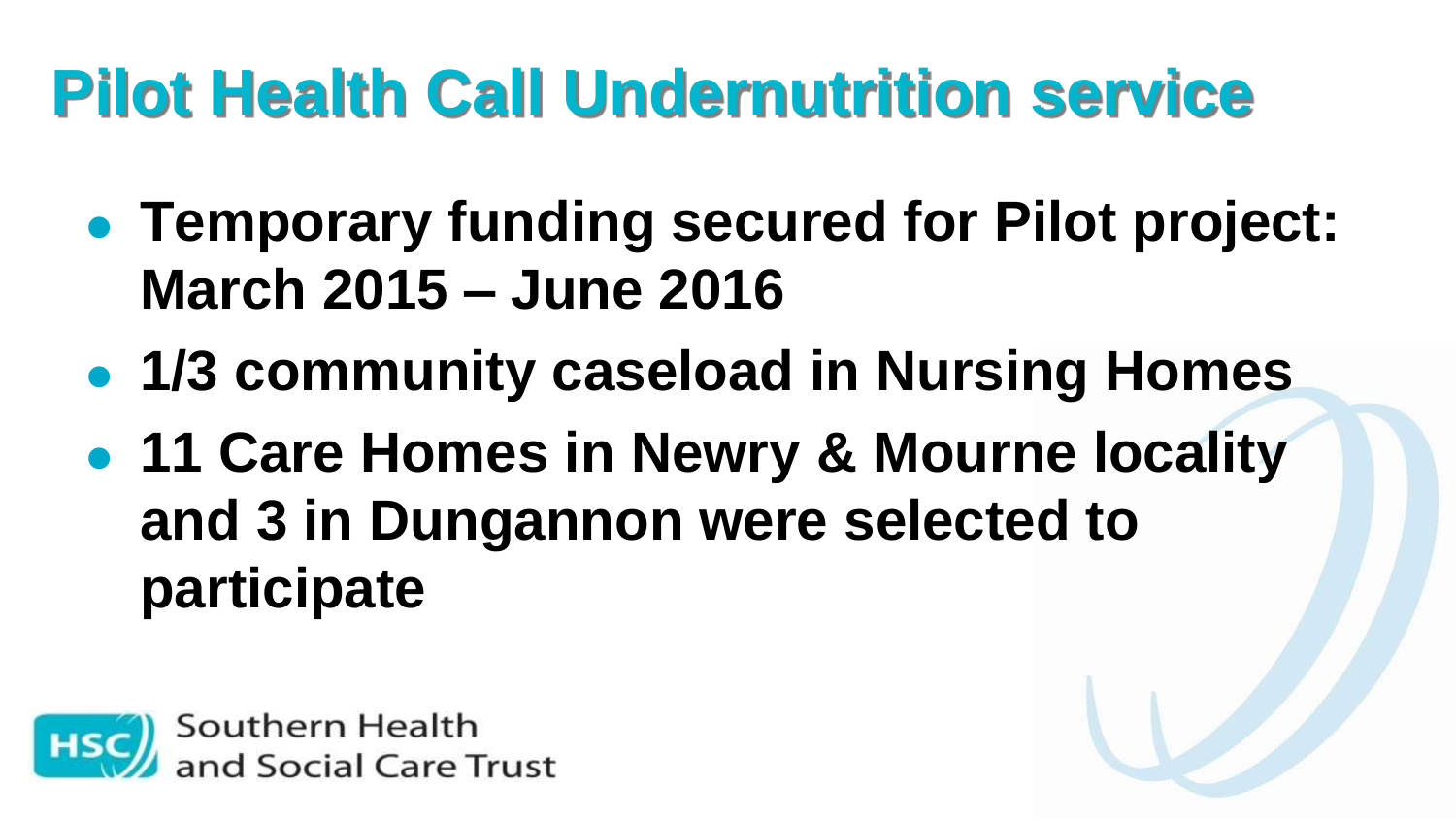# **NS care-pathway amended**

- ⚫ Aim to provide a more responsive Nutrition and Dietetic service with significant proportion of care provided remotely
- ⚫ Patients triggering alerts would receive dietetic support
- ⚫ Those patients who remain stable continue to be monitored by Care Home staff and phone reviewed 4 weekly
- ⚫ Alerts & phone reviews largely managed by Dietetic Support Worker

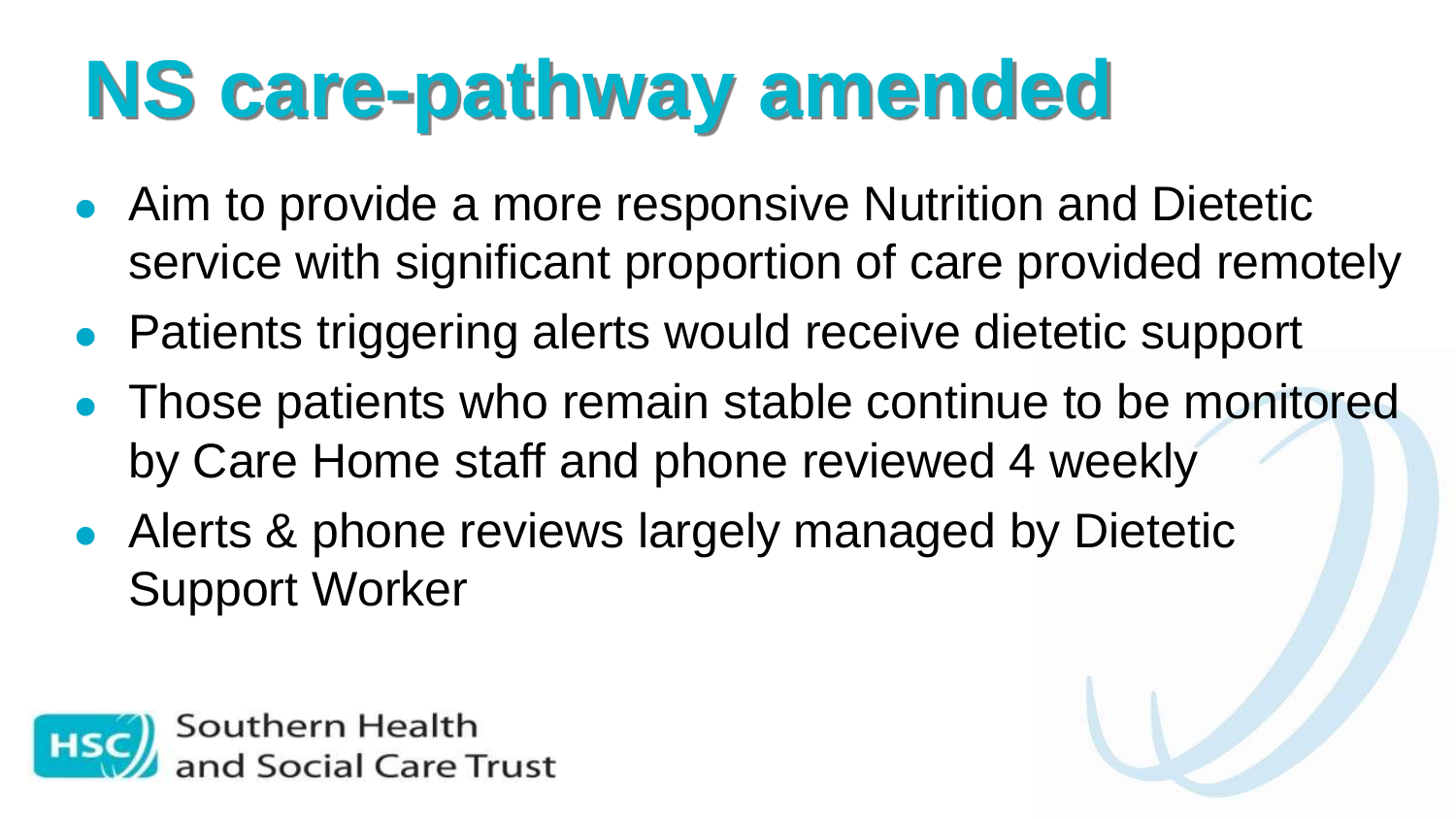### **How Health Call Undernutrition service works**



Care home receives automated weekly alert

Changes in patient's weight determined

> Compliance in taking oral nutrition supplements determined

Dietetic service makes contact with the Care Home, as required (DSW)

Dietetic service alerted if responses fall outside predetermined parameters



Risk of undernutrition determined using 'MUST'

> Appetite response determined

Health Call automatically analyses response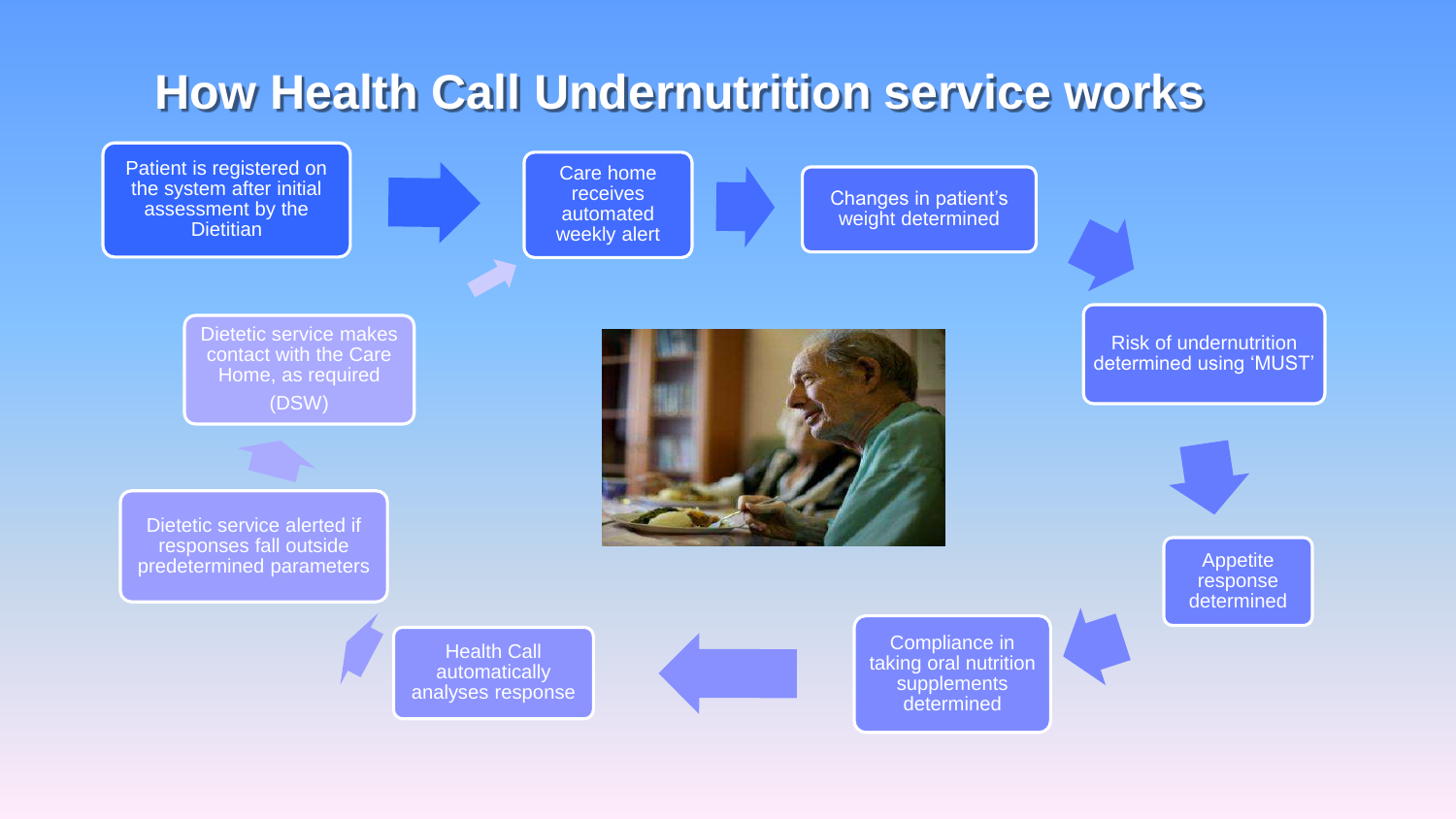| Currently being monitored at time of audit | 49  |
|--------------------------------------------|-----|
| Monitoring completed                       | 135 |
| <b>TOTAL REFERRED</b>                      | 184 |

| <b>Reason</b>                     | <b>Number</b> | $\%$ |  |
|-----------------------------------|---------------|------|--|
| <b>Outcomes met</b>               | 73            | 54.1 |  |
| Deceased                          | 42            | 31.1 |  |
| No longer appropriate             | 13            | 9.6  |  |
| Patient discharged from care home | 4             | 3    |  |
| Patient discharged                | 3             | 2.2  |  |
| <b>Total</b>                      | 135           | 100% |  |

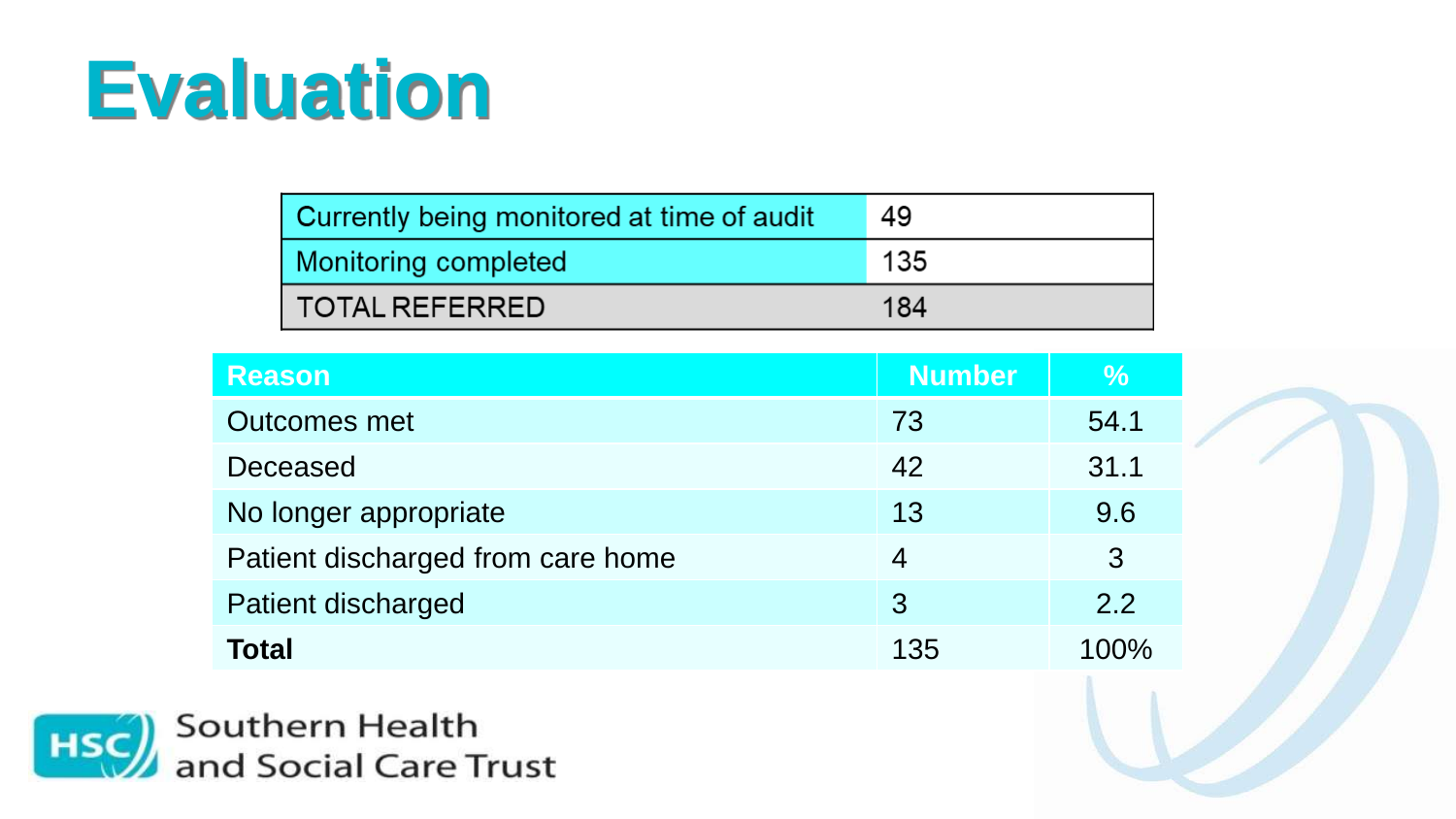| Average number of alerts/patient                                        | 5.6           |                            |
|-------------------------------------------------------------------------|---------------|----------------------------|
| Average number of reviews/patient                                       | $\mathcal{S}$ | <b>Previously 5</b>        |
| Reviews via telephone                                                   | 89%           | Previously <5%             |
| Reviews via domiciliary visit                                           | 11%           | Opportunity to reduce this |
| Average monitoring period for all patients that<br>completed monitoring | 3.1 months    | Normally 6 - 9 months      |
| Average monitoring period only for patients that<br>met their outcomes  | 3.4 months    |                            |
| Timeliness of review                                                    | 1-2 weeks     | <b>Previously 6 weeks</b>  |

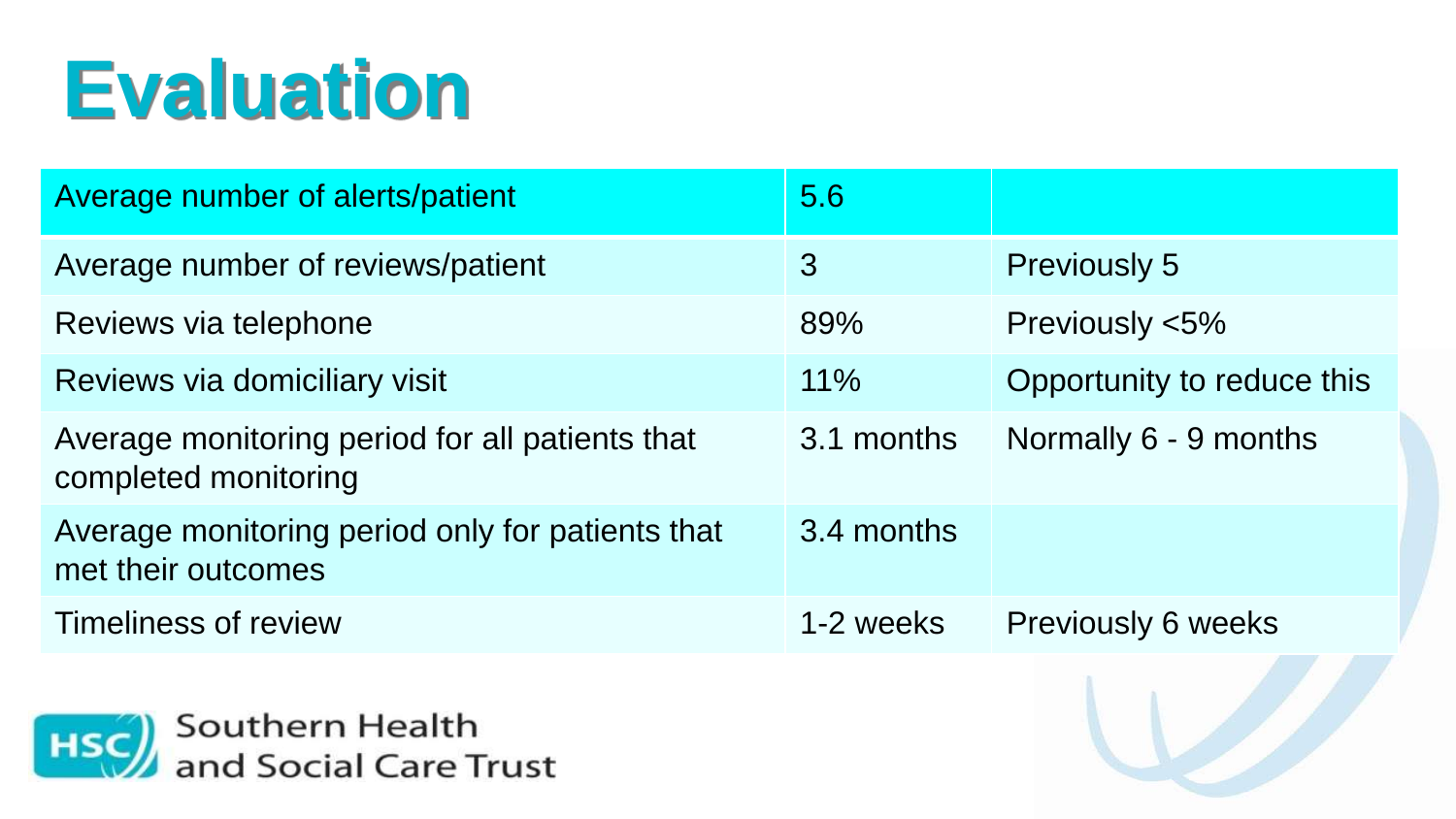### **Cost savings**

**Further evaluation completed**

⚫ **90 % reduction in domiciliary visits**

Better use of skill mix

⚫ **Increased efficiency** 

Savings of 1<sup>3</sup>/<sub>4</sub> hours per patient

Patients average time under the care of a Dietitian reduced from

6-9+ months to 4 months

- ⚫ **Reduction in cost of ONS** 
	- ✓ > £3000 saved on inappropriate use of ONS

Southern Health nd Social Care Trust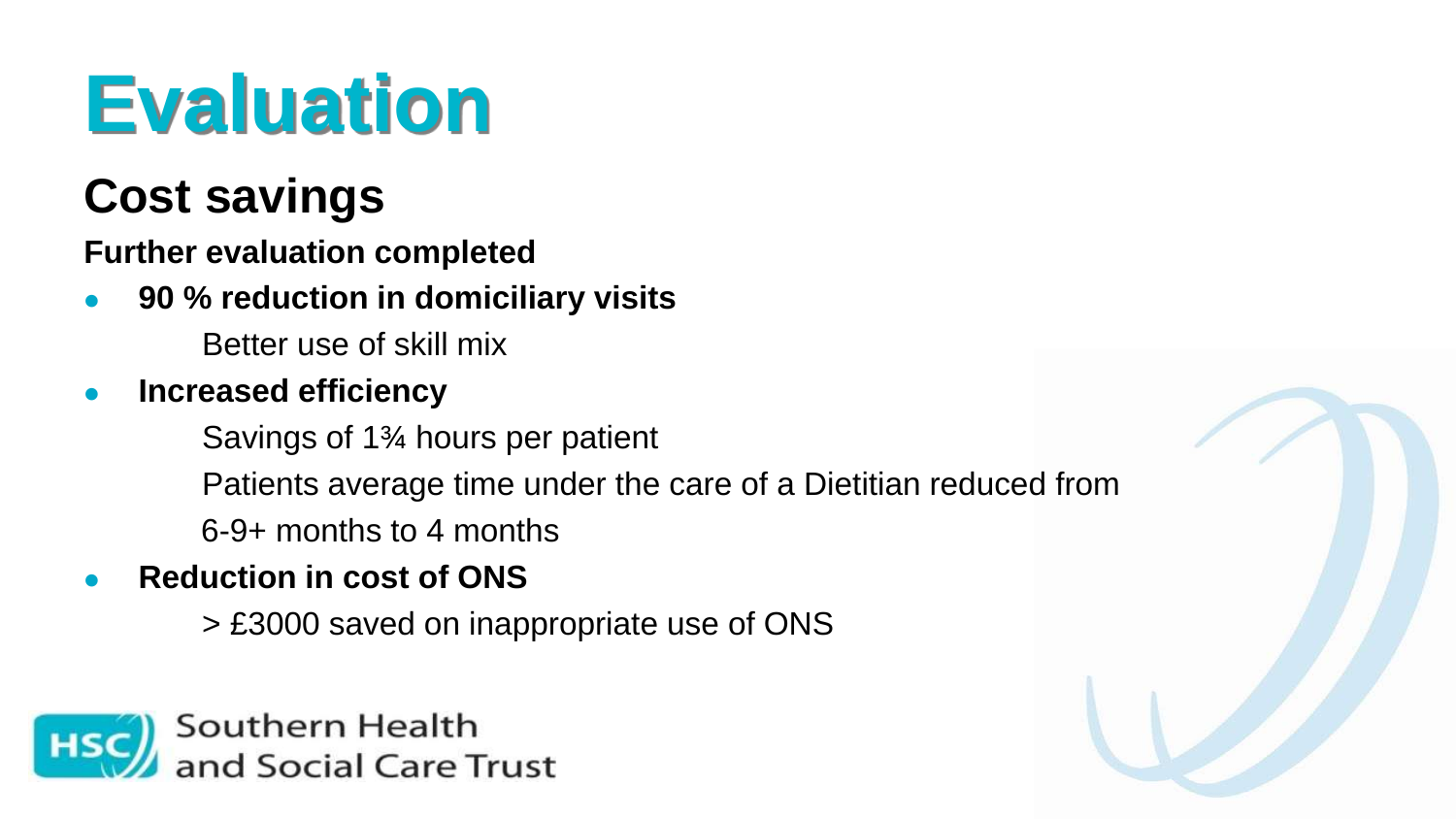### **Oral Nutrition Supplements**

Can demonstrate savings in the prescribing of oral nutrition supplements via

- ⚫ close monitoring of usage
- ⚫ more timely intervention reducing wastage of supplements no longer required

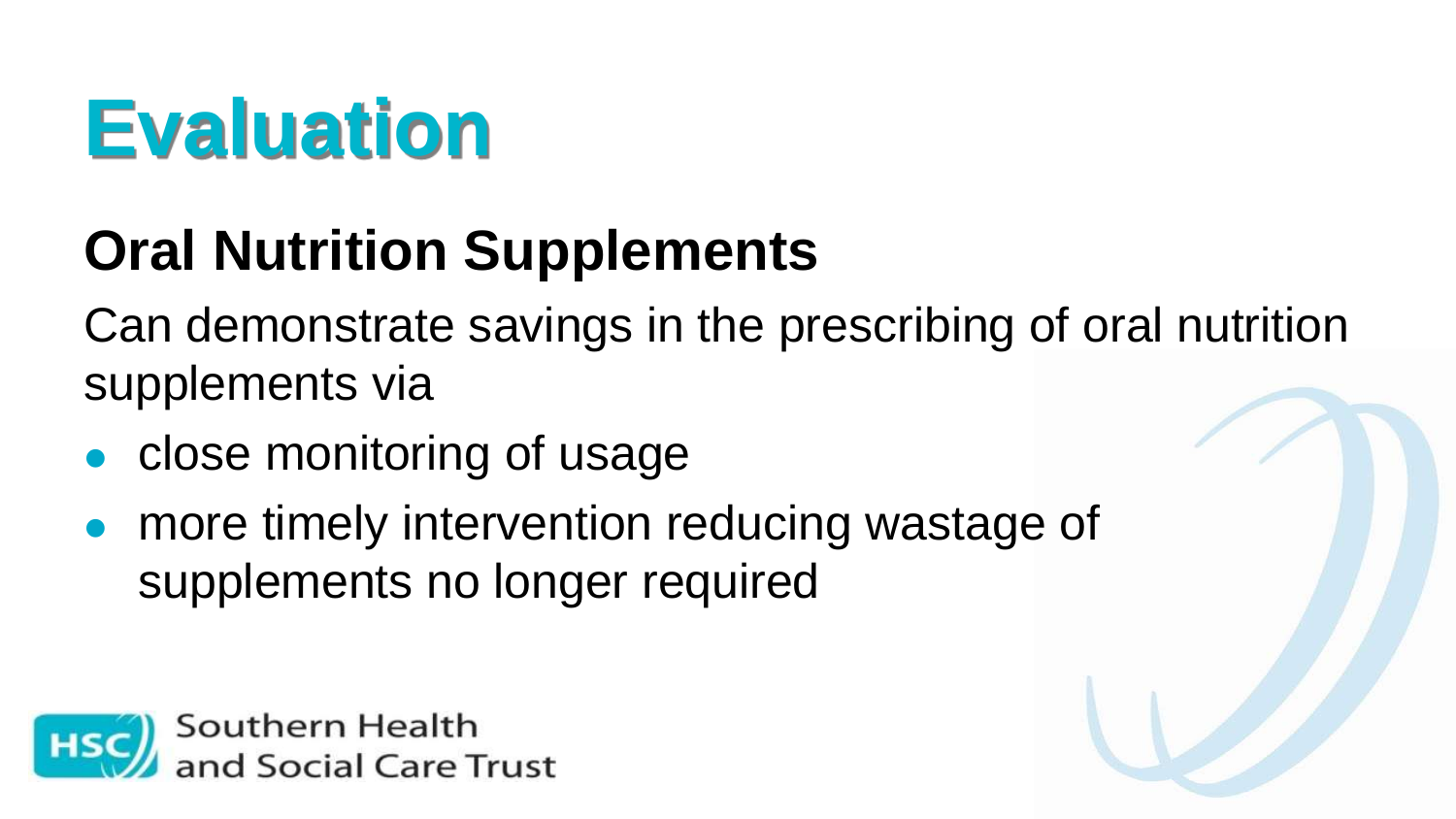### **Patient experience**

- ⚫ Care home staff are more actively engaged with nutrition
- ⚫ More person centred, less task focussed
- ⚫ Increased awareness around oral nutritional supplements
- ⚫ Patients and families are more aware of the importance of nutritional health
- Dietetic intervention is identified earlier and when necessary



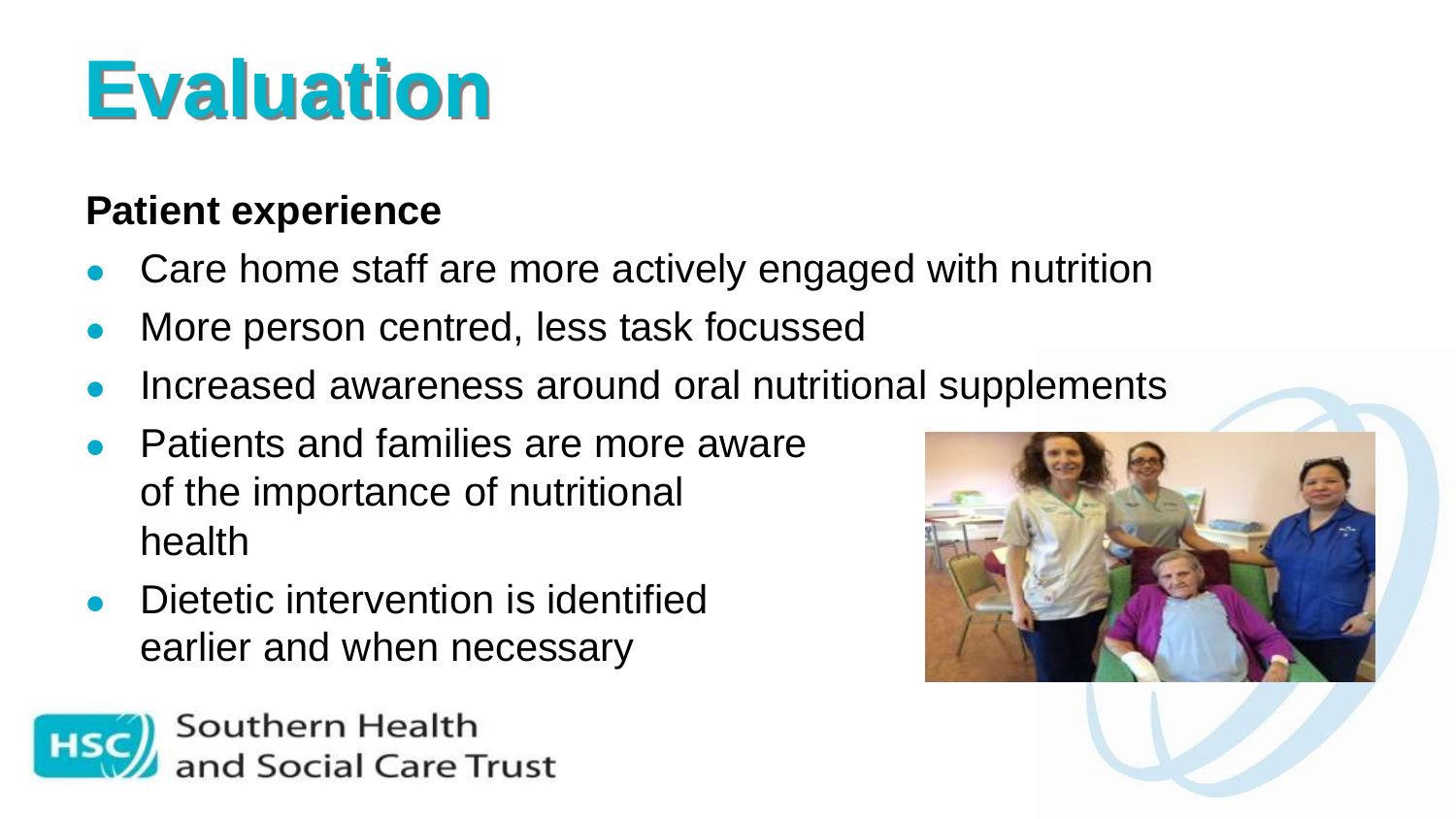# **Care Home feedback**

#### **Via focus group/telephone**

- ⚫ Portal is simple and easy to use
- ⚫ Saves time
- Can follow up problems on a weekly basis
- Reminds staff to weigh patients
- It has improved nutritional care staff more aware of importance of nutrition
- ⚫ More person centred, less task focused
- ⚫ Shared responsibility



**"Have more dietetic contact for patients that need the input"**

**"I thought it was going to be extra work but it takes no time and has no impact on my workload"**

> **"Would keep the ONS in your head a bit more – can get blurred…what on and what should be on"**

**"The information is useful evidence for families about what has been tried, particularly if not responding to treatment"**

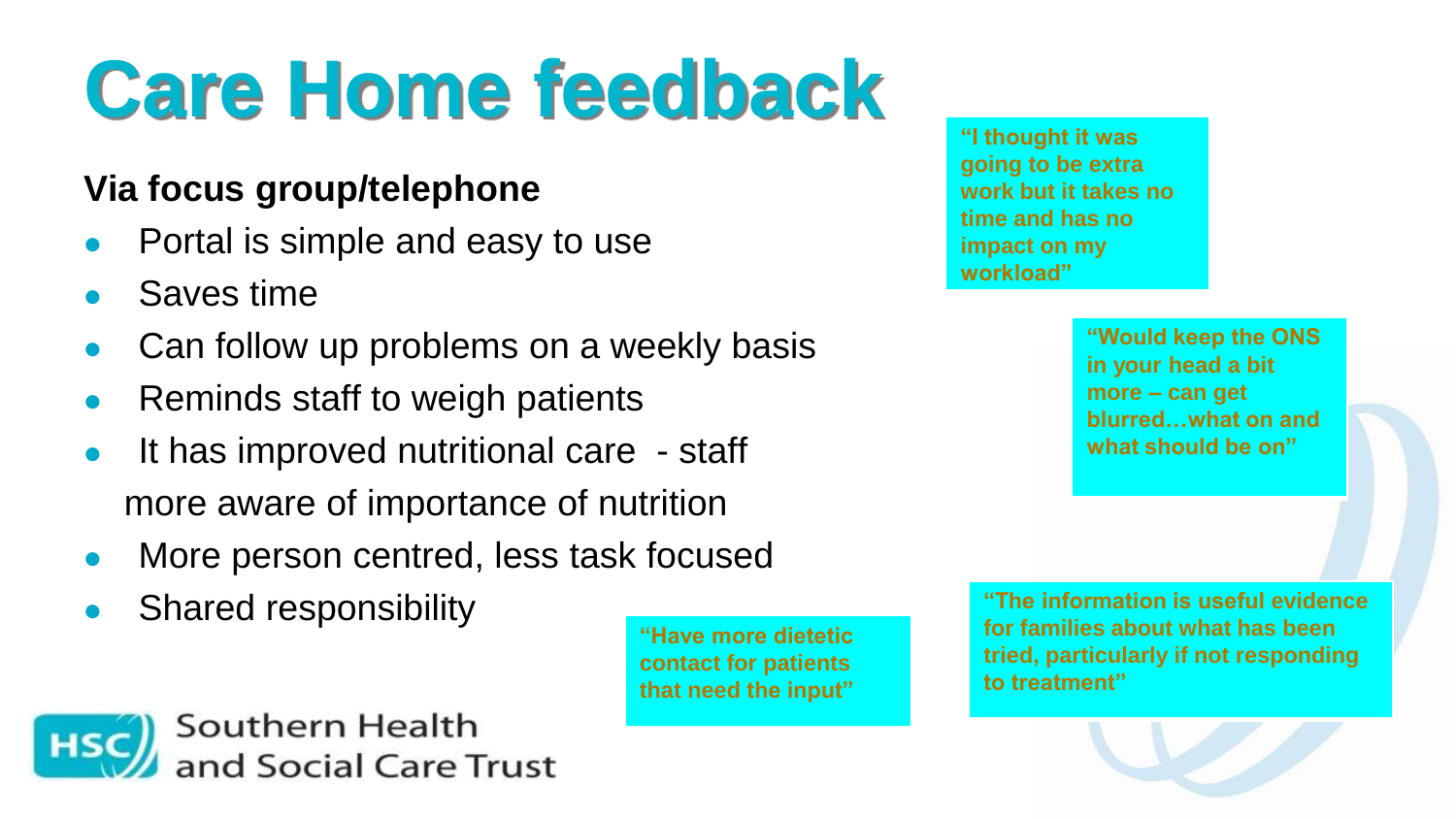## **Clinician feedback**

- ⚫ Establishing the pilot took additional time and initially quite intense
- The number of emails received can be frustrating
- ⚫ Initial concern about the reduced face to face contact not realised
- ⚫ Able to be more proactive
- ⚫ Focused intervention with care homes
- ⚫ Increased confidence in discontinuing oral nutrition supplements
- ⚫ Care homes have more ownership of patient's nutritional care
- ⚫ Able to discharge patients with increased confidence
- ⚫ Able to influence the system flows

Southern Health d Social Care Trust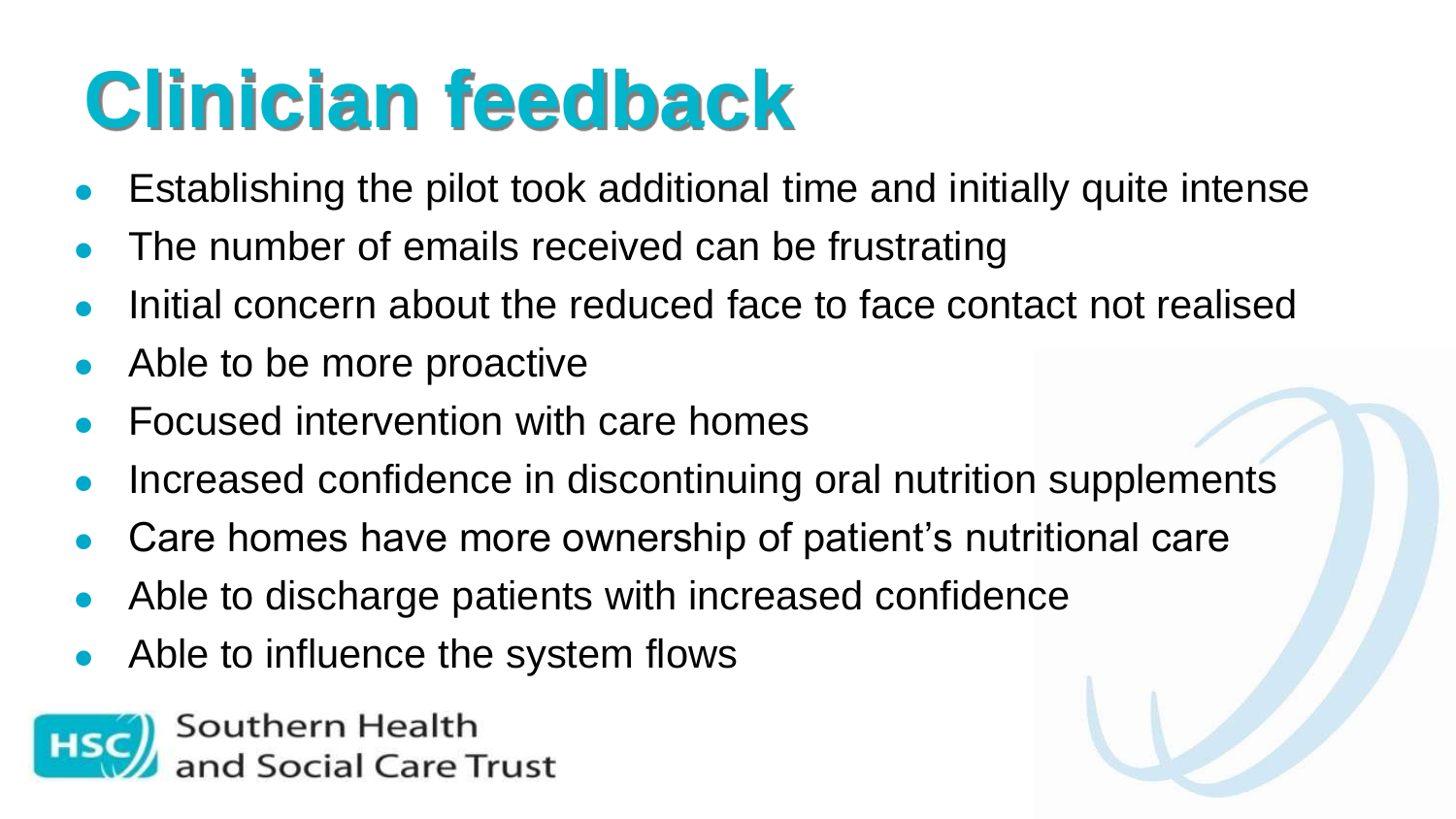### **Benefits**

#### **Improved safety**

- Improved accuracy of 'MUST' recording
- Improved nutritional status
- Reduced secondary outcomes e.g. falls, pressure sores
- Improved outcomes e.g. quality of life

#### **Improved quality**

- Staff/families feel better supported
- Improved joined up working with care homes
- Clinicians have more information
- Drives nutritional care

#### **Improved cost effectiveness**

- More appropriate prescribing of ONS
- Cost savings on ONS
- Reduction in domiciliary appointments

#### **Improved efficiency**

- Improved access to dietetics
- Care homes only being contacted about residents that require input
- Reduced intervention time
- Improved skill mix creating capacity for dietitians to focus on more complex cases

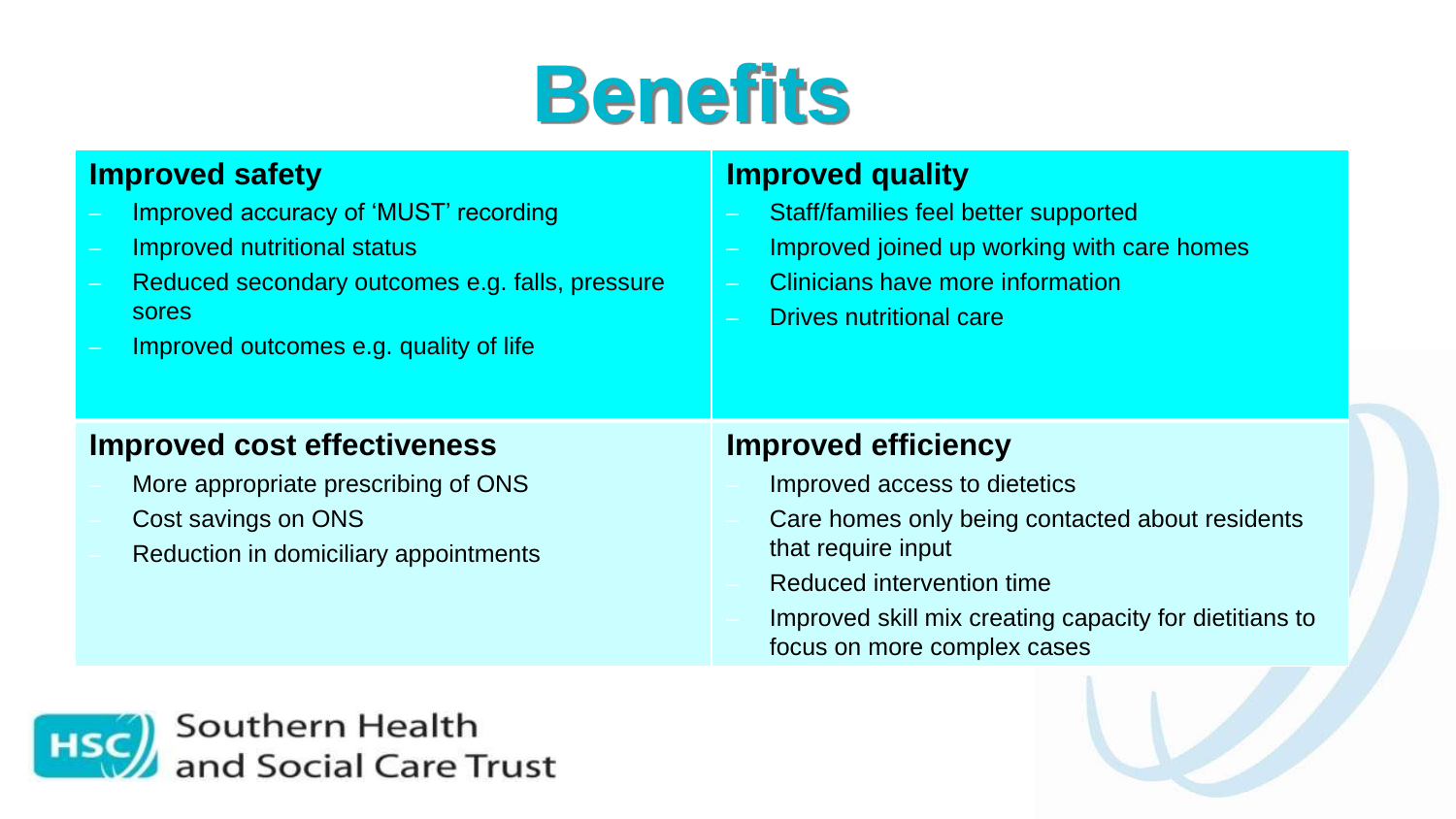## **Further developments within SHSCT**

### **Domiciliary service**

- Appropriate Nutrition Support patients attending clinic or receiving domiciliary visits can be transferred to remote monitoring system
- Receive automated phone call
- ⚫ Alerts generated depending on response to monitoring of weight, appetite and ONS intake
- System used to remotely monitor stable patients or lengthen need for review for those not so stable

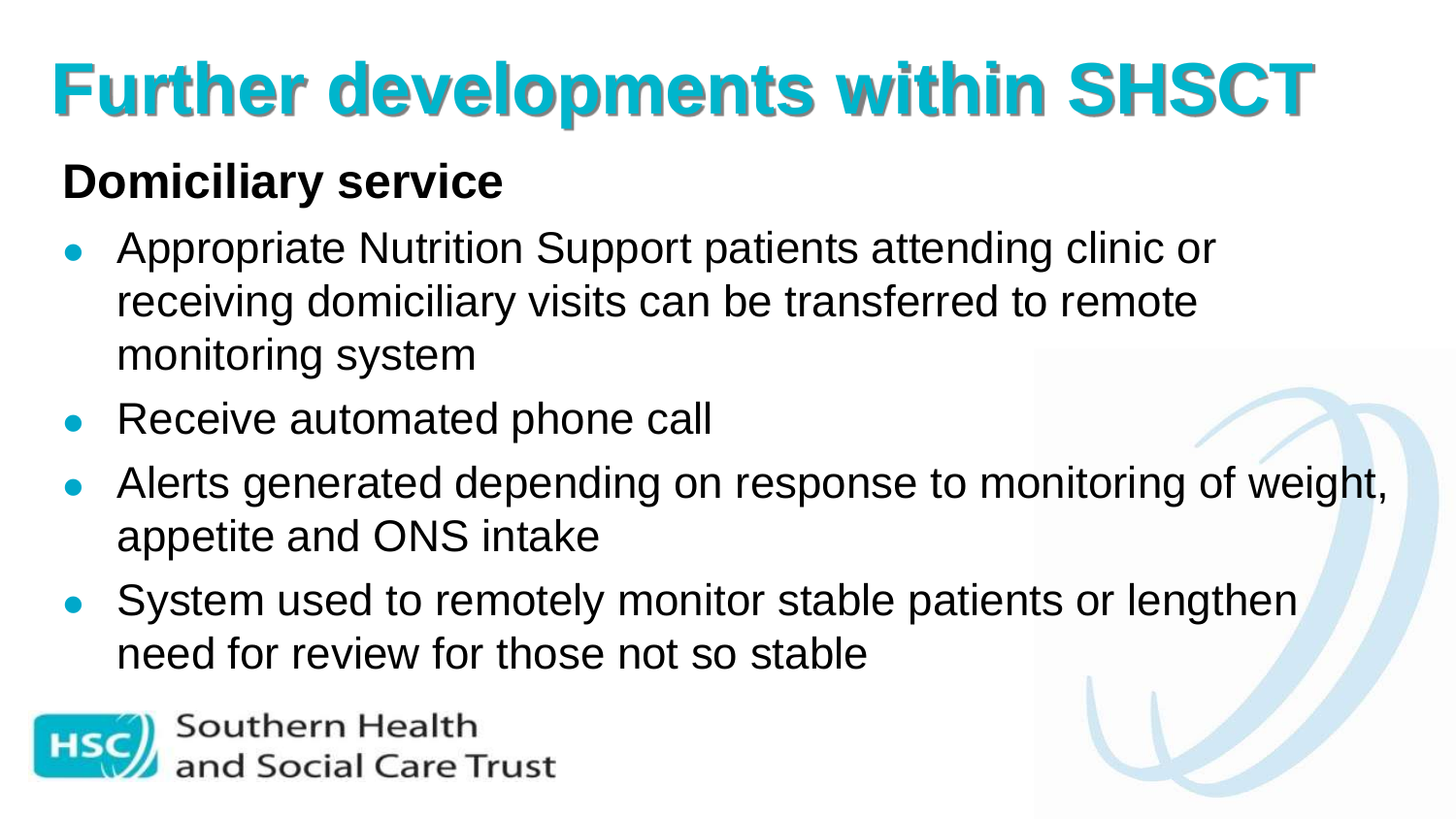## **Initial barriers**

- ⚫ Many patients do not own their own scales
- ⚫ However by purchasing low cost scales for distribution to patients can overcome this barrier

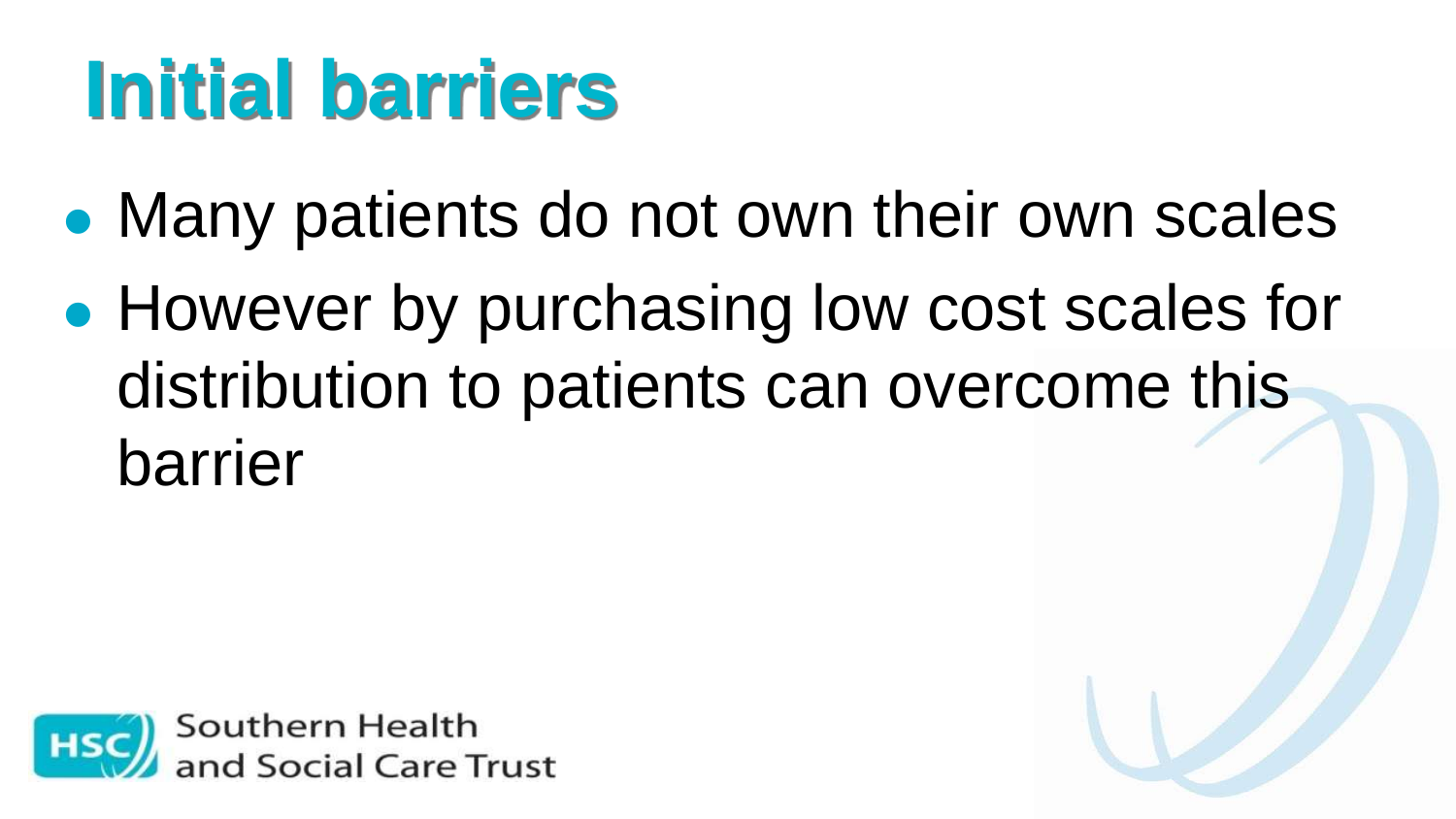### **Further developments within SHSCT**

### **Bridging gap between Acute referral & initial Community assessment**.

- ⚫ Non-urgent Nutrition Support Patients
- Patient triaged as normal and added to appropriate waiting list
- Monitored remotely in interim with weight, appetite and ONS intake being monitored.
- ⚫ Envisaged that some patients may be discharged from this system without requiring face to face appointment
- ⚫ Others will require Clinic / Domiciliary appointment but possibly less reviews

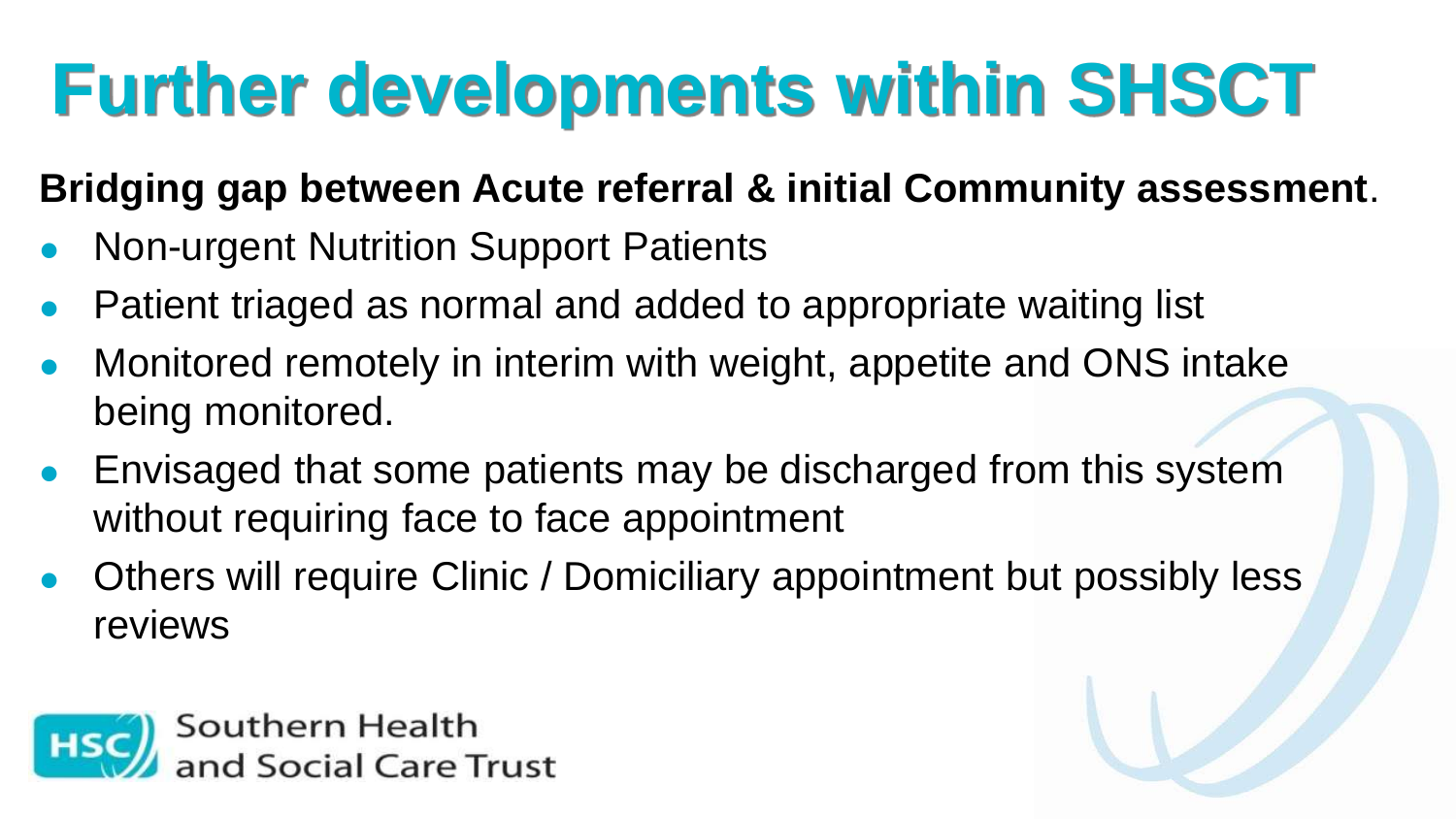## **Initial barriers**

- ⚫ Number of patients not giving consent at the bedside
- ⚫ No access to home scales



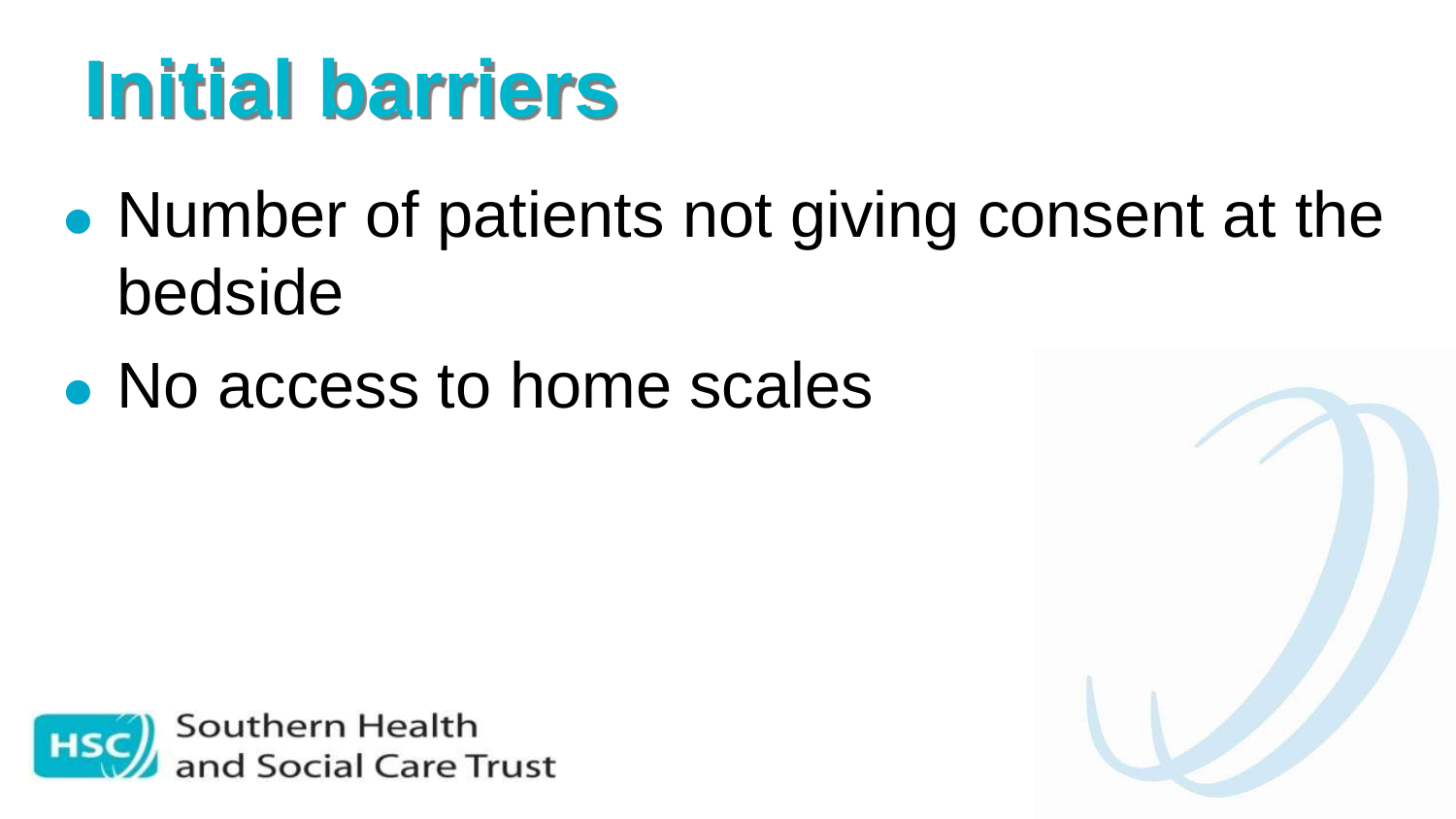### **Further developments within SHSCT**

### **Acute dietetic service**

⚫ Early stages of investigating whether system could be used to monitor weight for renal patients